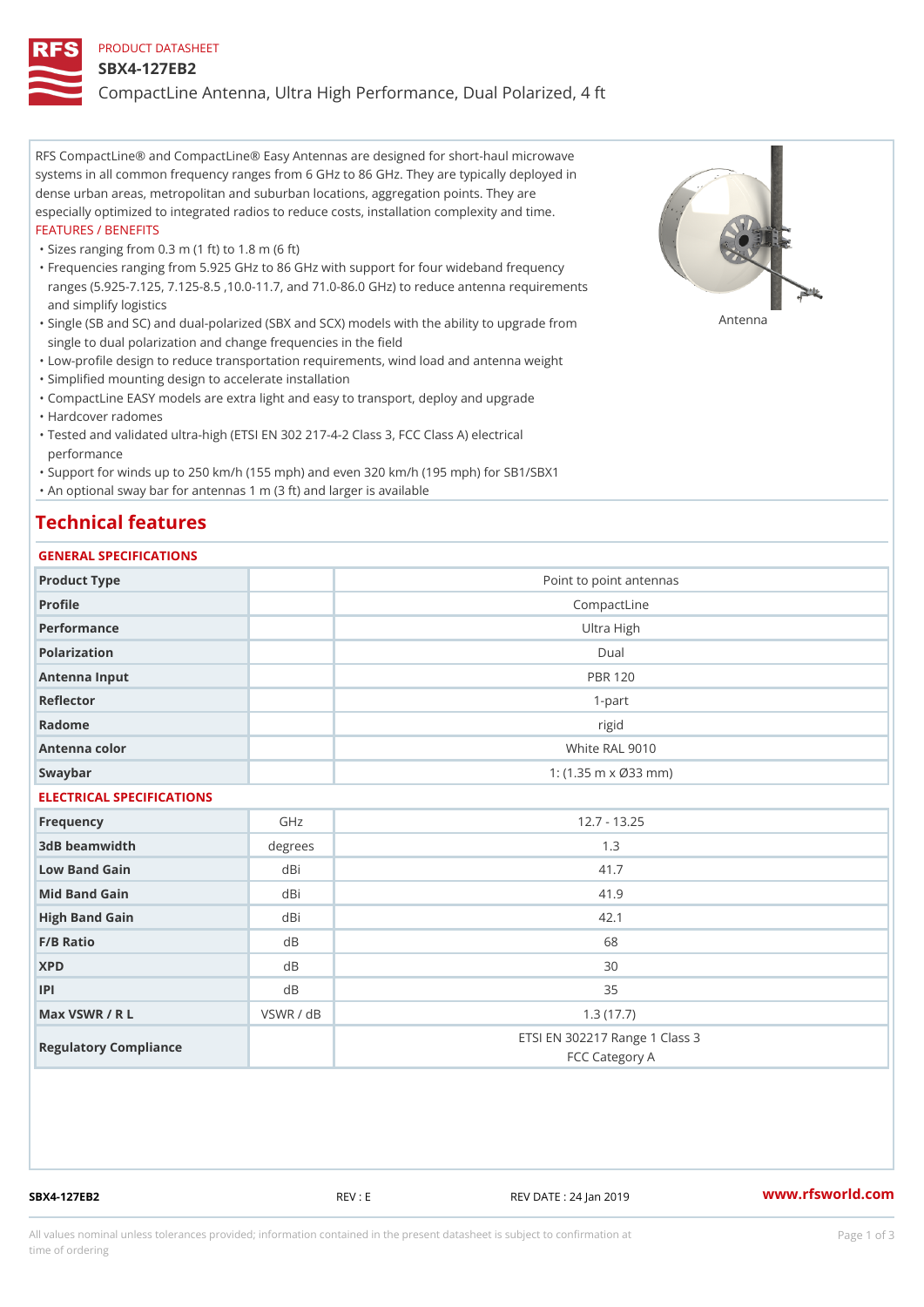## PRODUCT DATASHEET

### SBX4-127EB2

CompactLine Antenna, Ultra High Performance, Dual Polarized, 4 ft

| MECHANICAL SPECIFICATIONS                                  |       |              |                                                   |  |  |
|------------------------------------------------------------|-------|--------------|---------------------------------------------------|--|--|
| Diameter                                                   |       | ft $(m)$     | 4(1.2)                                            |  |  |
| Elevation Adjustment                                       |       | degrees      | ± 15                                              |  |  |
| Azimuth Adjustment                                         |       | degrees      | ± 15                                              |  |  |
| Polarization Adjustment                                    |       | degrees      | Dual                                              |  |  |
| Mounting Pipe Diameter<br>minimum                          |       | $mm$ (in)    | 114(4.5)                                          |  |  |
| Mounting Pipe Diameter<br>maximum                          |       | $mm$ (in)    | 114(4.5)                                          |  |  |
| Approximate Weight                                         |       | kg (lb)      | 30(66)                                            |  |  |
| Survival Windspeed                                         |       | $km/h$ (mph) | 252 (155)                                         |  |  |
| Operational Windspeed                                      |       | $km/h$ (mph) | 252 (155)                                         |  |  |
| <b>STRUCTURE</b>                                           |       |              |                                                   |  |  |
| Radome Material                                            |       |              | rigid                                             |  |  |
| FURTHER ACCESSORIES                                        |       |              |                                                   |  |  |
| optional Swaybar                                           |       |              | 1: SMA-SK-4 (1.35 m x Ø33 mm)                     |  |  |
| Further Accessories                                        |       |              | SMA-SKO-UNIVERSAL : Universal sway bar fixation l |  |  |
| MOUNTOUTLINE                                               |       |              |                                                   |  |  |
| m m<br>$Dimension_A$                                       | (in)  |              | 1262(49.7)                                        |  |  |
| m m<br>$Dimension_B$                                       | (i n) |              | 608 (23.9)                                        |  |  |
| m m<br>$Dimension_C$                                       | (i n) |              | 270 (10.6)                                        |  |  |
| $Dim_D -$<br>m m<br>$114$ m m $(4.5$ _ ir $)$ $R$ ii p $e$ |       |              | 358 (14.1)                                        |  |  |
| m m<br>$Dimension$ = E                                     | (in)  |              | 59(2.3)                                           |  |  |
| m m<br>$Dimension_F$                                       | (in)  |              | 230(9.1)                                          |  |  |
| m m<br>$Diminension_G$                                     | (in)  |              | 186(7.3)                                          |  |  |

SBX4-127EB2 REV : E REV DATE : 24 Jan 2019 WWW.rfsworld.com